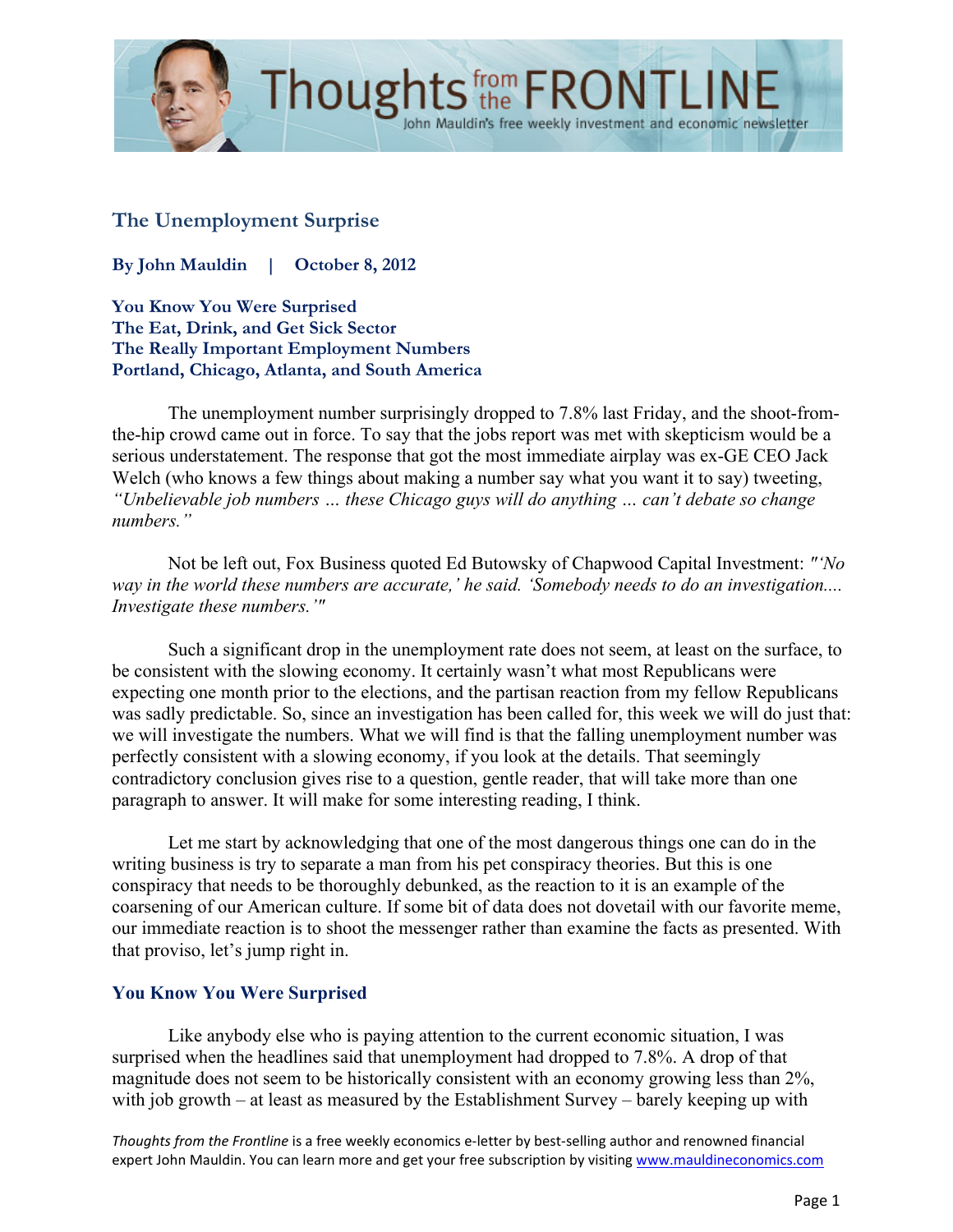population growth, or with tax receipts that were relatively flat for the last month. My immediate reaction was "Show me the data." There was clearly going to be something interesting lurking down among the details. And there was.

Before we wade into the data, though, I want to analyze the reaction. What if someone said, "The military is manipulating the data from Iraq and Afghanistan in order to help the election of the current administration," (whether Republican or Democrat)? The appropriate response to such a statement would be to suggest that such a characterization was demeaning to the professionalism and integrity of our military professionals. I think it is doubtful that a statement like that would get much airplay or gain much credence in the public discourse. The military is a well-respected institution in the United States.

Yet we seemingly dismiss quite easily the professionalism of the employees of the Bureau of Labor Statistics when their data doesn't fit our perceptions of reality. Let's look at what they do. First and foremost, they collect data. In regards to employment data, they do two surveys. The first is the Establishment Survey, which polls 400,000 companies about the number of employees they have, whether they are full-time and part-time, and other details (along with income data). Then there is the Household Survey, which asks 60,000 households each month how many people live in the household and who is working, again distinguishing between full-time and part-time. If the job is part-time, they try to determine whether the part-time work is voluntary or whether it is for economic reasons, such as poor business conditions or because the person could only find parttime work. If a person does not have a job, they try to determine whether they have looked for a job within the past month or the past year.

The data they compile is surprisingly detailed. Want to know the unemployment rate in your city or metropolitan area? It's likely to be found in the BLS data.

The problem with conspiracy theories is that there have to be people involved. In order to manipulate data within the BLS, you would have to get a surprisingly large number of people to cooperate. The fact is that many of these people have been with the BLS for many years and started working there during many different administrations, so presumably, they have different political affiliations, making it very unlikely that everyone would have cooperated in a conspiracy to cook the books this past month. Someone would have blown the whistle. It would be a careerending move to try to manipulate the data, not to mention that I'm sure there are many laws against such manipulation.

The BLS process is rather straightforward. The data is collected and the numbers are crunched according to a very transparent formula. And then the results are published.

The Establishment Survey is what is known as contributory. By that we mean that this data feeds into other statistics we use in the government and business. It is considered to be accurate data. But note that it is constantly being revised as new and better data comes in. The monthly numbers we see first are the result of a survey, and that survey is as accurate as they can make it. But then actual data comes in the form of contact reports from state authorities and other sources, and the numbers are adjusted. Only a few of us data wonks pay much attention to the revisions.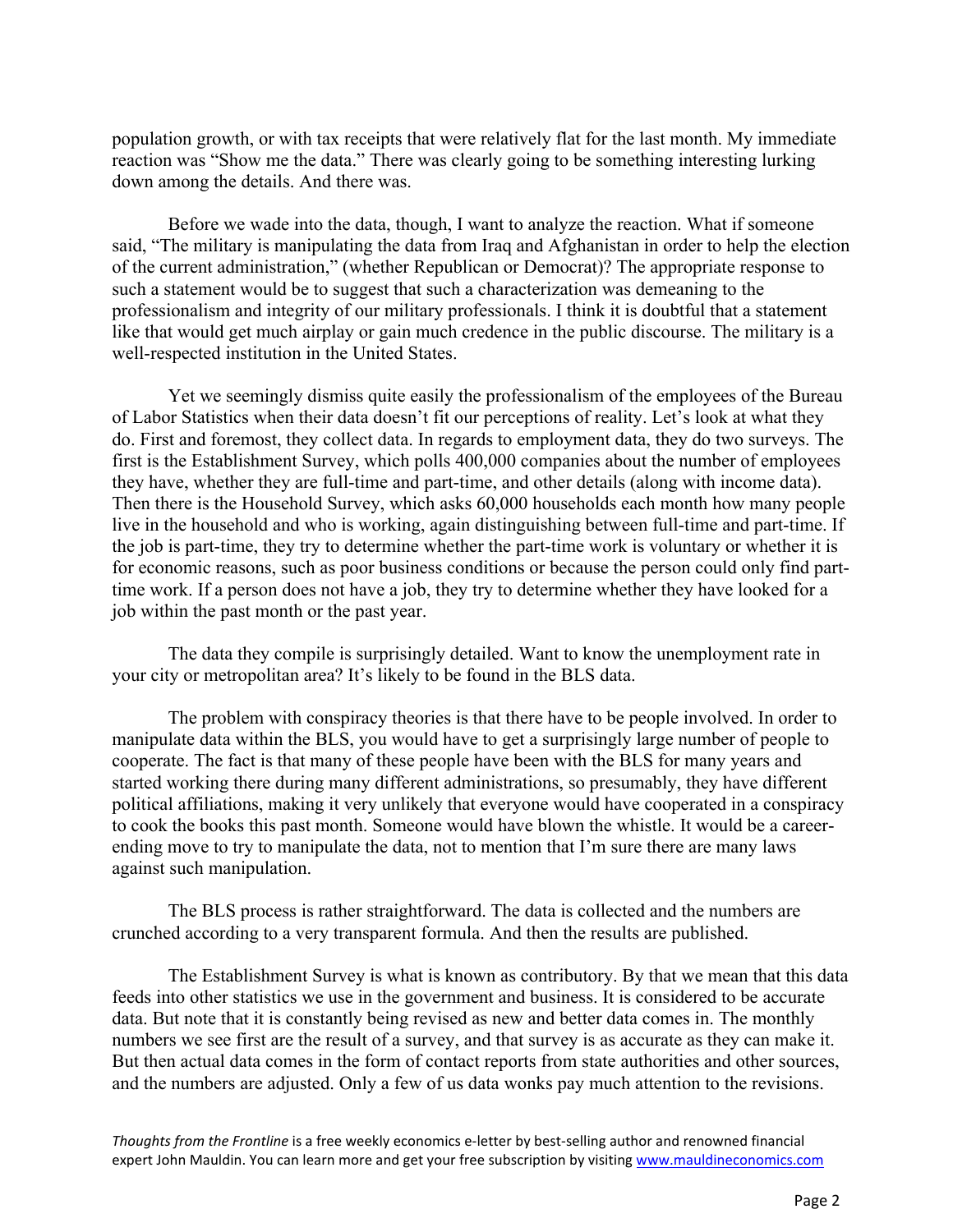The Household Survey is not, to my knowledge, contributory. The only major number we really get from it is the employment rate. As we will see in a few paragraphs, this survey is quite "noisy" from one month to the next, although over a period of about a year it conforms rather well to the Establishment Survey.

The following chart, courtesy *of The Big Picture,* shows a rather tight correlation between the two surveys. "Separately, and almost certainly unknown to Mr. Welch, the BLS issues a technical document *every month* that address the trends in both surveys. That document can be found **here** and contains the following chart:



# Chart 1. Household and payroll survey employment, seasonally adjusted, 1994-2012

NOTE: The household series presented here has been smoothed for population control revisions. The "adjusted" household series has been adjusted to an employment concept more similar to the payroll survey's and smoothed for population control revisions. Shaded areas represent recessions as determined by the National Bureau of Economic Research (NBER).

SOURCE: Bureau of Labor Statistics, October 5, 2012.

"Among the objectives of the monthly analysis is to produce an Adjusted Household Survey (seen above). BLS:

"This [Adjusted Household Survey] is a research series created from household survey employment to be more similar in concept and definition to payroll survey employment. Household survey employment is adjusted by subtracting agriculture and related employment, nonagricultural self employed, unpaid family workers, private household workers, and workers absent without pay from their jobs, and then adding nonagricultural wage and salary multiple jobholders. The effects of population control revisions also have been smoothed out in the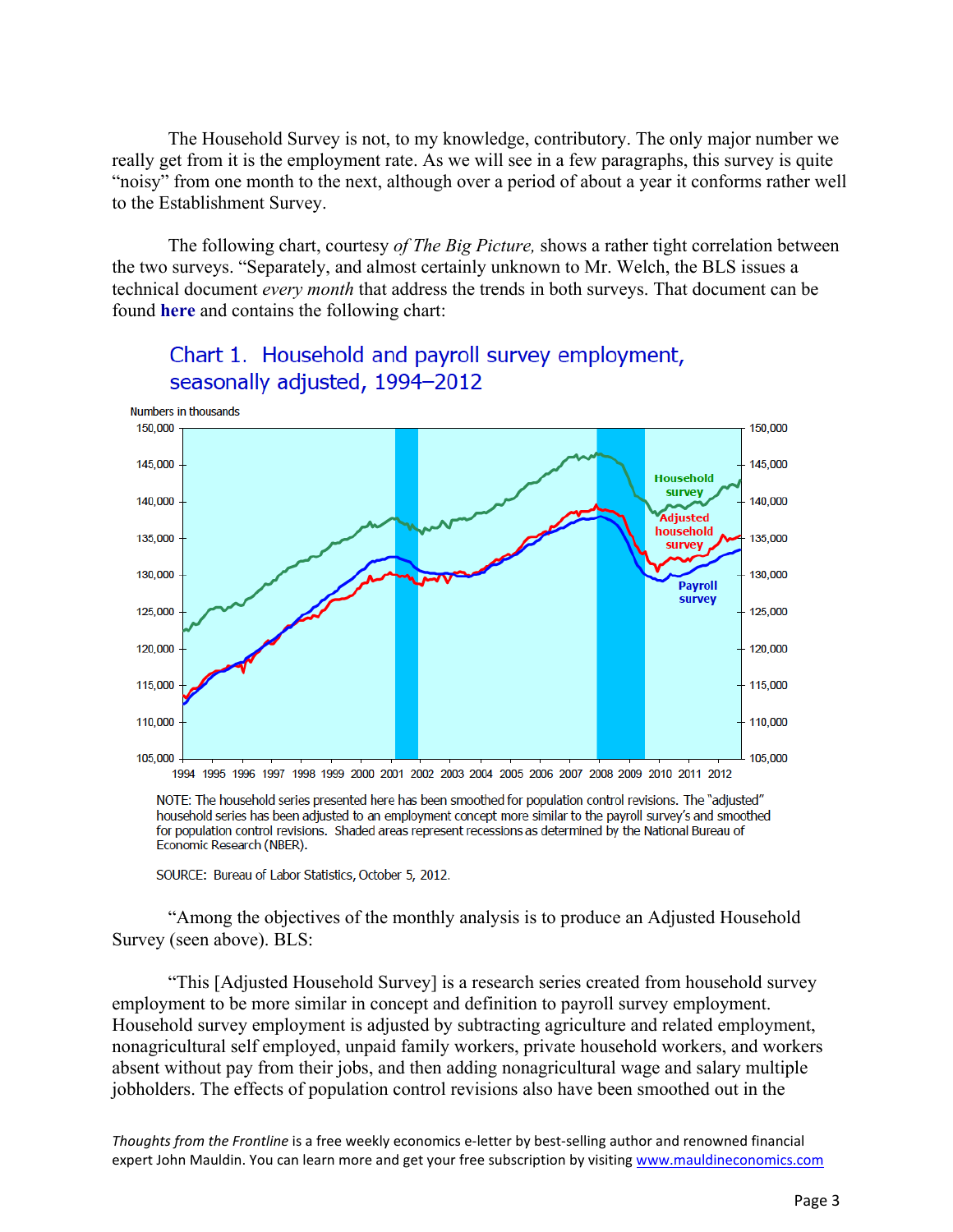historical data in this series.

"But you knew that, right, Jack [Welch]? The Adjusted Household Survey shows that 1.836MM jobs have been created over the past 12 months. The Payroll Survey? 1.806MM. The difference between the two over the course of a year? A paltry 30,000. While there may occasionally be wide month-to-month swings (and the Household Survey is known to be the more volatile of the two), the two series generally track fairly closely **over time,** which is how data should generally be observed." *(The Big Picture)*

In past letters, when commenting on the employment situation, I have noted that there are times when the Household Survey seriously underestimates the number of jobs, as compared to the Establishment Survey. This month the disparity is in the other direction. That is a function of the methodology of the survey. I'm sure that if BLS spent more money it could survey more households and get a more accurate picture, but I doubt it would be worth the money.

In summary, the fine people at the BLS do their best to collect the data is accurately as possible and make it available as quickly as possible. The formulas by which they interpret the data are well-known. To suggest otherwise demonstrates a lack of understanding of the process and essentially defames the people involved. If you don't like what the data says, don't shoot the messenger.

This is not a recent problem. In 2003-04 Democrats were constantly deriding the positive statistics coming out of the BLS. Dr. Austan Goolsbee, Obama's ex-chief economic advisor, accused the government of "cooking the books" on the unemployment number in a *New York Times* article in late 2003 entitled "The Index of Missing Economic Indicators; The Unemployment Myth." I actually agreed (and still do) with his analysis, just not his partisan rhetoric and conclusion, but that's a story for another letter. (http://www.nytimes.com/2003/11/30/opinion/the-index-of-missing-economic-indicators-theunemployment-myth.html – hat tip Bill King)

Now, with that out of the way, it is totally fair game to question the basis for the interpretation of the data. The way the government derives the unemployment numbers has changed significantly over the last 30 years. No surprise, then, that whatever administration is involved, the new equations for determining unemployment result in a lower unemployment rate than they would have if the 1980s methodology were still in place.

You are not counted as unemployed if you have not looked for a job for the last four weeks, by the current BLS methodology. That policy is very clear, and to my knowledge the policy was the same during the Bush administration.

I find that methodology rather bizarre. There are many people who have not looked for a job in the last four weeks; but if you asked, I bet just about every one of them would consider themselves unemployed. They would take a job if they could find one. That, to me, should be the definition of unemployed. And if you use the raw data, you can come up with that number on your own. Or you can create whatever definition of unemployment you want.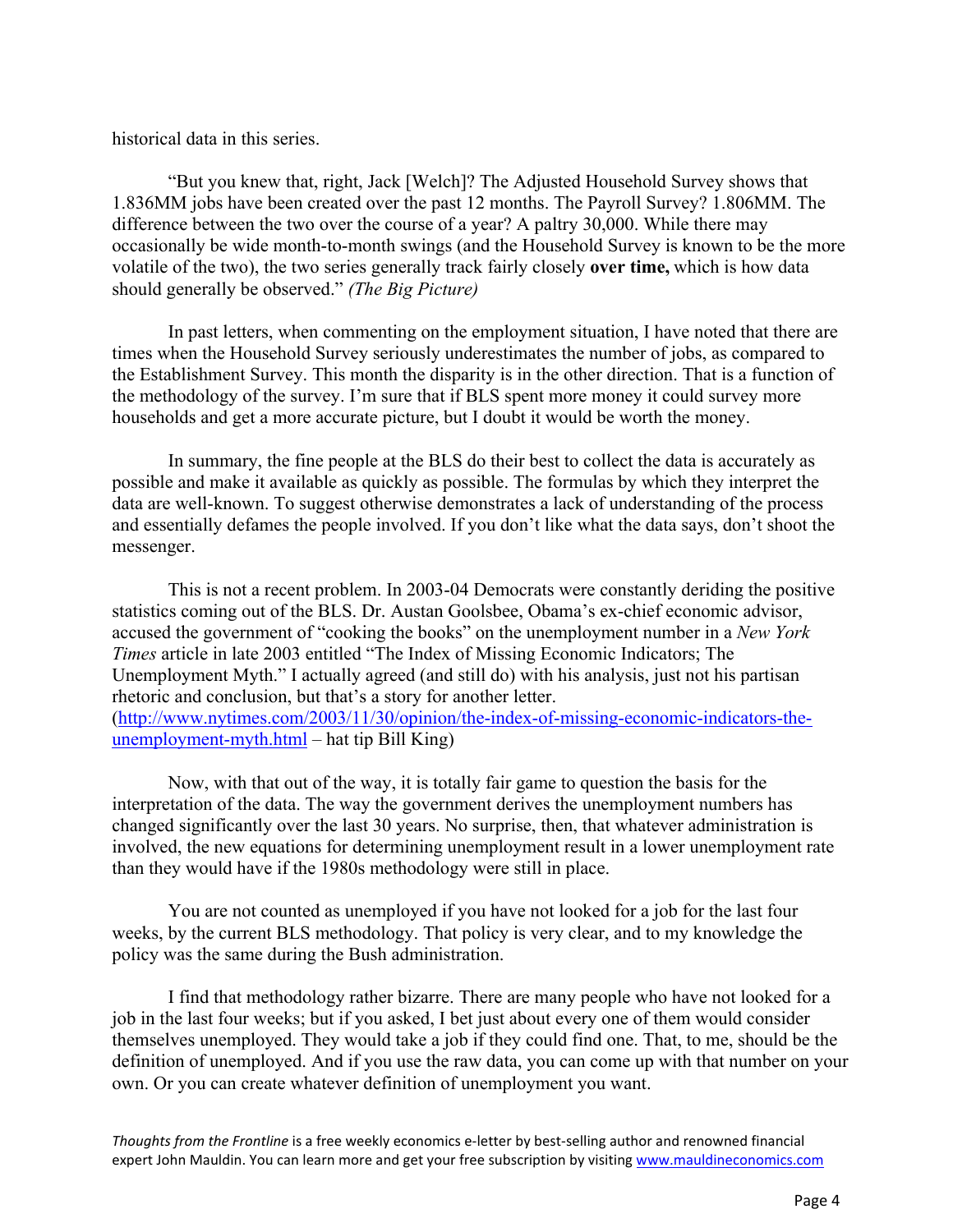(There are literally hundreds of BLS data series. Want to know how Vietnam vets are doing? Hispanic women under 25? Married Asian males over 55? Unemployment just in your state or city? It's there somewhere if you care to look. I am constantly amazed at the granularity of the data.)

John Williams of ShadowStats calculates his own unemployment and CPI numbers based on the older methodology (from the early '80s); and, no surprise, it shows unemployment to be much higher than the government says. The Gallup organization would like us to measure the payroll-to-population ratio. If you're not disabled and you're receiving unemployment or welfare benefits I think you should be counted as unemployed.

Now we can come to the question of how we can have a drop in unemployment that is consistent with a very slowly growing economy. Bill King noted that employment taxes actually fell in September, then asked, how can 873,000 jobs have been generated, according to the Household Survey?

Median Real Disposable Income is up only 0.2% annually over the past few years, against the postwar average of 2.9%. The increase in average hourly earnings hasn't kept pace with the rate of inflation, which means that workers are losing ground. Dr. Lacy Hunt estimates that about 1.5% of GDP growth in the first quarter was from manufacturing. Manufacturing jobs have been flat for the last two quarters.

For the last three years, while we were averaging between 120,000-160,000 new jobs a month that paid between \$20,000-40,000, we were losing anywhere from 20,000-60,000 jobs a month that paid more than \$70,000. A detailed study of job status earlier this year by the Center for Labor Market Studies at Northeastern University found that more than 53% of college graduates under 25 were underemployed last year – working in jobs unequal to their college or postgraduate attainment.

All of this is to say there is a reason why we don't feel that unemployment dropped by 6% last month: we're not seeing a brighter jobs outlook reflected in our paychecks.

#### **The Eat, Drink, and Get Sick Sector**

The Establishment Survey found only 114,000 new jobs. (Philippa Dunne of the *Liscio Report* noted wryly, "Our old friend the eat, drink, and get sick sector (bars and restaurants plus health care) accounted for 52% of total job gains." There were significant revisions to the prior two months, but almost all of those jobs were in government (education-related) jobs. This bump in government jobs is part of a pattern and not a conspiracy of politicians to make things look better.

As noted above, the unemployment rate is taken from the volatile Household Survey. This month it shows 873,000 jobs created. 582,000 of those jobs were part-time for economic reasons. That means people wanted more work but could only get part-time jobs. 7.25% of all part-time jobs were created just last month!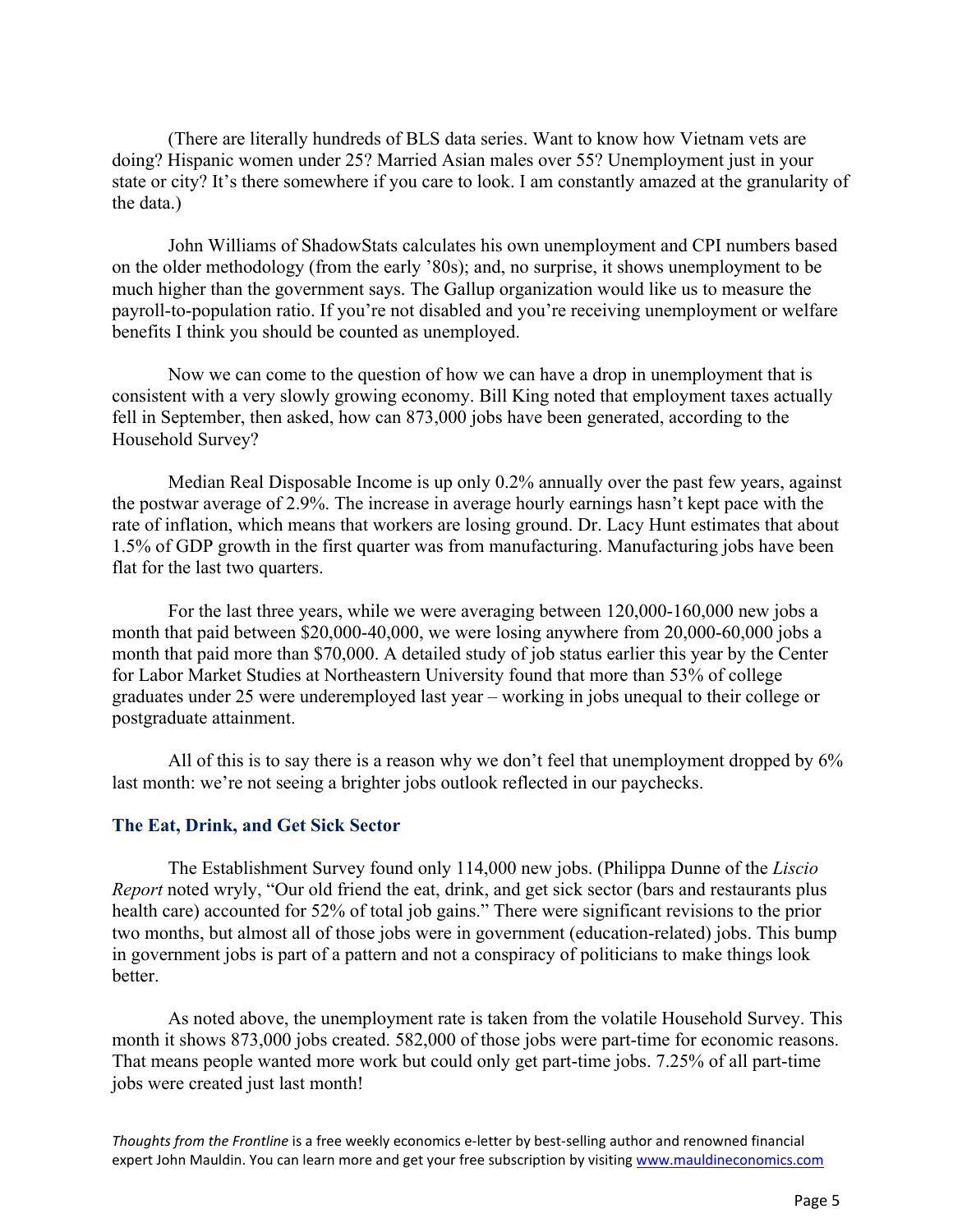The BLS also gives us something called the U-6 unemployment rate, which is the total unemployed plus all marginally attached workers employed part-time for economic reasons. Right now the U6 unemployment rate is 14.7%, which is exactly where it was one month ago. The chart below is for the last year, and you can easily see that there's been no change in the last month.



That means the entire drop in the headline unemployment rate is from the increase in parttime workers. That such significant numbers of people can only find part-time work is not a sign of a strong and growing economy. It is however completely consistent with a flat, lackluster economy.

If the next 0.3% drop in the unemployment rate is again due to a gain in the number of part-time workers, I don't think *anybody* will be talking about how strong the US economy is.

And it makes sense, at least to me, that the number of part-timers rises in September. There is something in the American experience that says September is the time to go back to work. It comes from our public school system, which traditionally had the school year beginning in September. You can see this phenomenon when you look at the non-seasonally adjusted numbers for part-time workers. They show a big drop-off in summer and a correspondingly big increase in the fall. Look at how volatile the annual numbers have been for the last 10 years. And we can show the same thing for the last 60 years. (This is one of the reasons why we look at seasonally adjusted numbers rather than the volatile raw data.)

People graduating from college, for instance, might spend the summer looking for a job, but when September rolls around they take what they can get, even if it is a part-time job.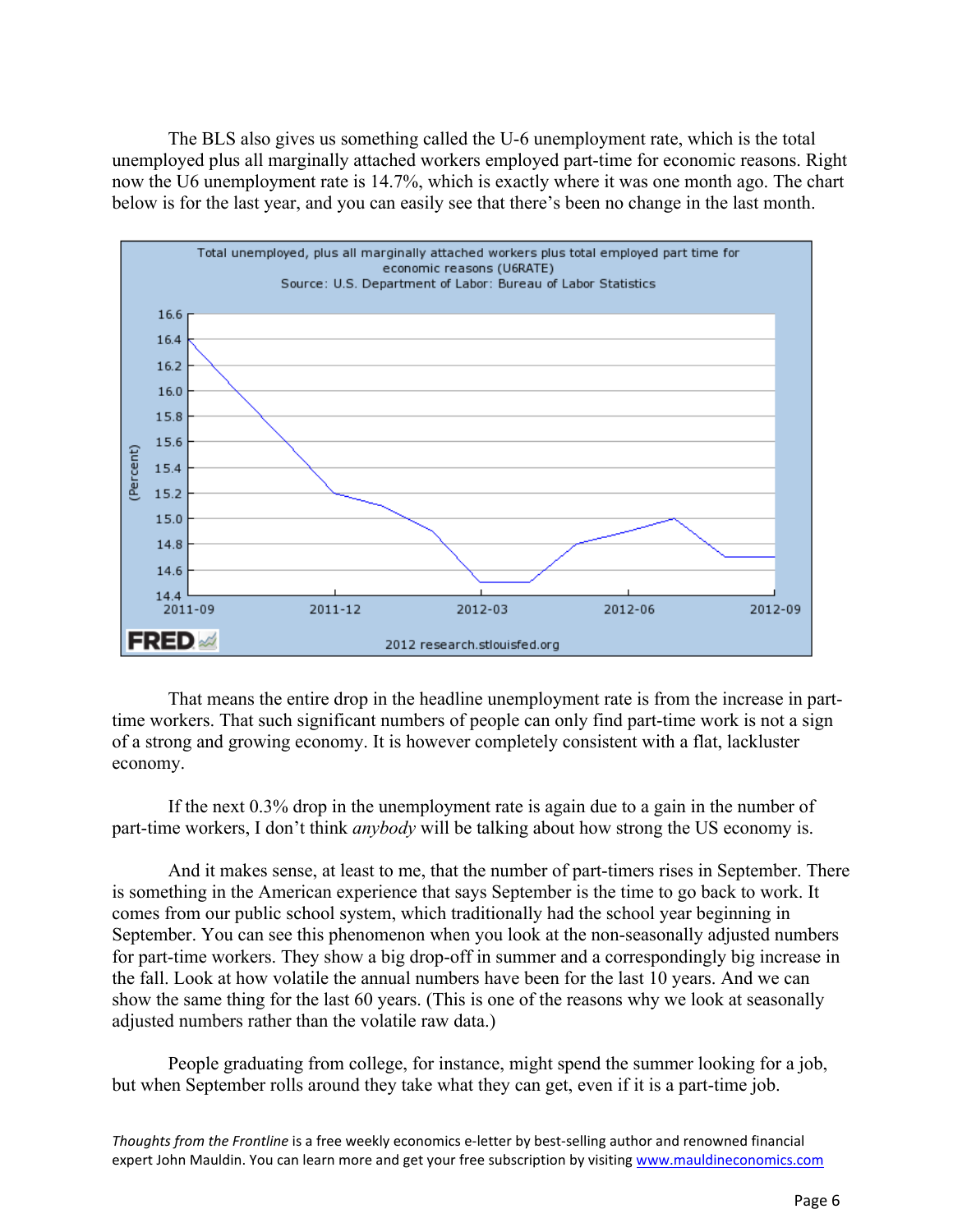

### **The Really Important Employment Numbers**

Look at the next few charts. What they show is the devastation from the last recession. There is a reason that people call it the Great Recession.

"We've now regained close to half – 48% – of the jobs lost between December 2007 and February 2010 (the low in employment, eight months after the recession's formal end). It's still going to take about 40 months at current rates of job growth to regain all the losses, but it's worth acknowledging the progress that's been made. *(The Liscio Report)*

Note that we regain all the losses only if there is not a recession in the next 40 months. If there is a recession, recovery will take even longer as we once again lose more jobs. Now, we're back only to roughly where we were at the beginning of 2009, when Obama took office.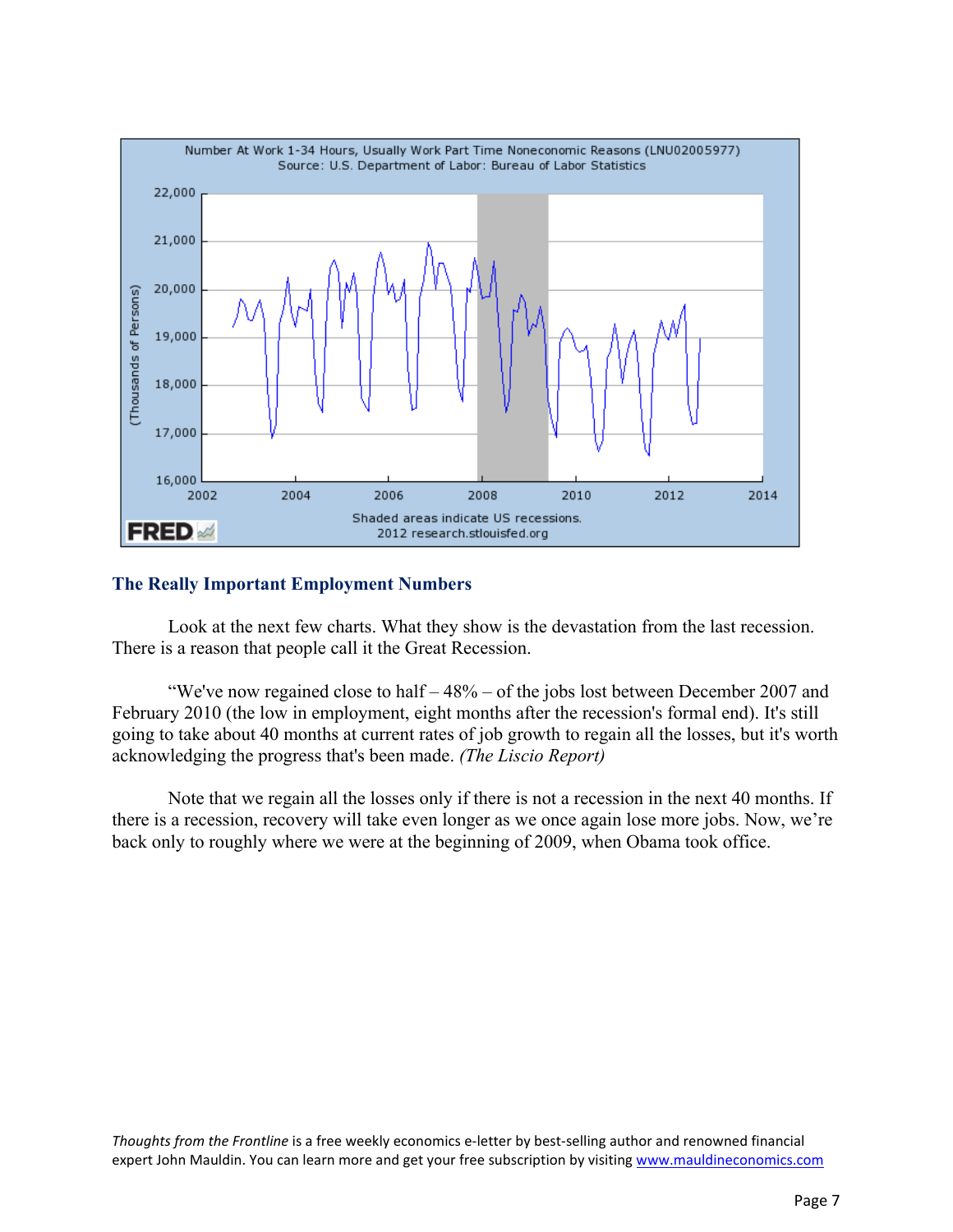

The labor-force participation rate is now below where it was in 1980. This statistic has been in decline for 12 years, and precipitously so since the beginning of 2008.

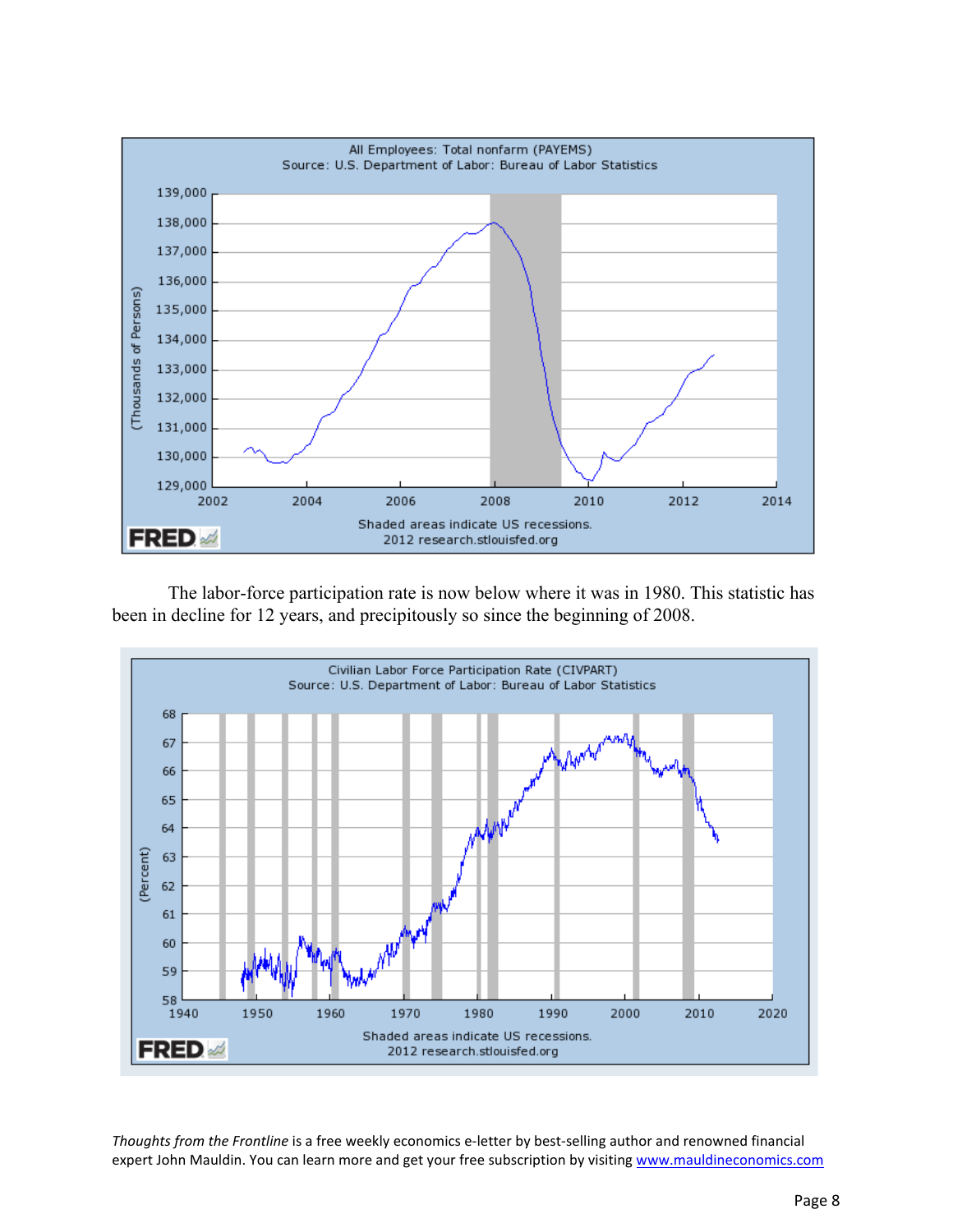Even more distressing is the civilian employment-to-population ratio. While it might only take us another four years or more to get back to the number of jobs that we had in 2007, the population is growing each and every year; so it is going to take us even longer to get anywhere close to the '07 employment-to-population ratio. Five years? Seven years? Ten years?



The unemployment rate is a function of the number of people looking for work and/or participating in the labor force. The drop of 2.5% in the participation rate masks the severity of the unemployment rate. Do we really think that, since 2007, 2.5% of the population has decided they don't want a job?

We are employing almost 5% fewer people as a percentage of our population than we were at the beginning of 2008. That means our real unemployment-to-population level is well over 12%. So we're not even close to where we were in 1999, during the last year of the Clinton administration.

And that doesn't take into account the 50% of college graduates who are underemployed.

A significant part of the problem is simply the fact that we are trying to recover from a deleveraging recession. The data suggests that such recoveries may take 10 years. For Japan it is more than 20 years, and counting.

The solution, of course, is to once again grow the economy over 3% per year for a decade, as we did for the 60 years following the Great Depression and for almost the last two centuries, up till the beginning of the new millennium. This is something we have not done for 12 years,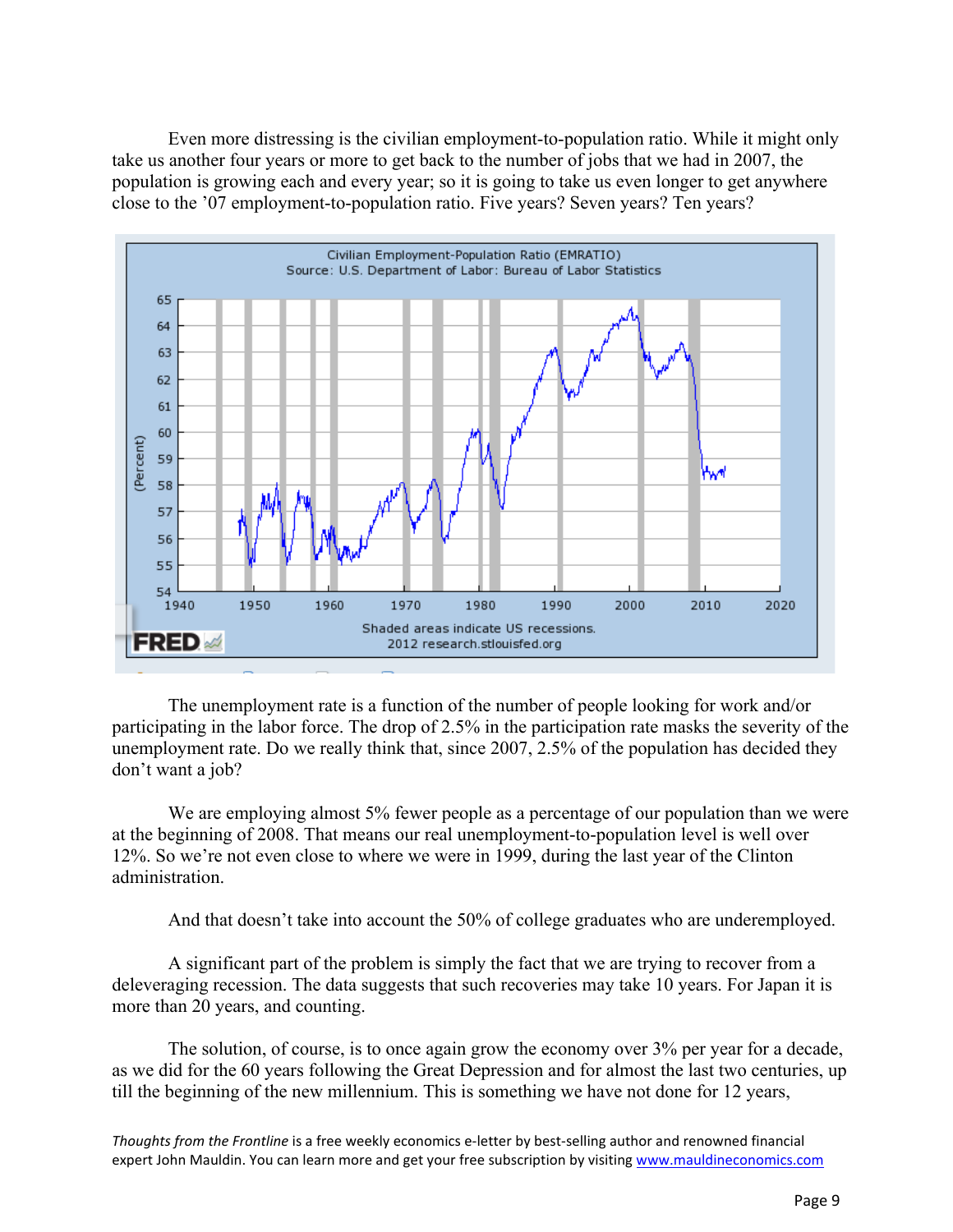averaging much less than 2%. Analysts are now estimating that corporate earnings were down for the last quarter. Yet it is the private sector that we need to both create jobs and to generate additional income that will enable us to afford the level of government that we want.

Increasing oil and gas production will help, of course, especially if we can turn natural gas into chemicals made in the US for export. But we will need whole new industries, just as computers created such growth in the '80s and '90s. And of course we must rein in the size of government and our deficit. But those are topics we'll return to in another letter (and book!).

#### **Portland, Chicago, Atlanta, and South America**

I fly some 60-80 times a year. I have to say I was rather surprised to hear Al Gore suggest that it was perhaps the altitude of Denver that was responsible for Obama's off night. I can remember landing in Denver and speaking two hours later and being just fine. Then again, I have flown into cities at sea level and been flat as a pancake. I don't think it happens often, and I'm not sure of the reasons, but sometimes I am just not as sharp as usual on the podium. It happens to the best of speakers. Obama still has two debates to go. I know style counts, but I would like to think that most Americans were listening to the discussion of the issues. We're not voting for class president. The decisions that the next president makes will affect us profoundly.

I leave Wednesday morning to go to Portland to speak for Common Sense Investments, and they have invited me to stay the next day and go pheasant hunting. I will get to be with my good friend and hedge fund manager Kyle Bass, whose insights I greatly admire. The next week I will be in Chicago, once again speaking for Common Sense Investments, and then move on to Atlanta to speak at Hedge Funds Care. Then it's home for a week before I ship off to South America at the end of the month (Sao Paulo, Montevideo, and Buenos Aires).

To help do our part in creating job growth, Mauldin Economics is looking for a highquality marketing copywriter to assist us with writing assignments related to our letters. Rather than send a resumé, I'd like to encourage experienced candidates to submit a short sample (250- 500 words max) of their writing, along with their contact information. The team will review your work and, if we are interested, we'll contact you. Candidates should have an understanding of finance, economics, and direct marketing, and ample respect for my readers. In other words, fraudsters and hypers need not apply. You can contact us at Talent@MauldinEconomics.com.

This coming weekend I really do want to get down to Houston for my  $40<sup>th</sup>$  Rice University class reunion. It also coincides with Rice's centennial year, so there will be lots of interesting things going on, as well as many old friends to reconnect with. I turned 63 last week, and as I was graduating from Rice, that age sounded rather ancient. Now I feel like I am just hitting my stride, albeit with a few more aches and pains in the joints than 40 years ago.

It really is time to hit the send button. I had to go to Houston yesterday (Sunday), so I got started rather late on my first day of writing this letter on what was supposed to be Sunday afternoon. Oh well, the best laid plans and all that. Have a great week, and thanks for your comments and suggestions. I do read them.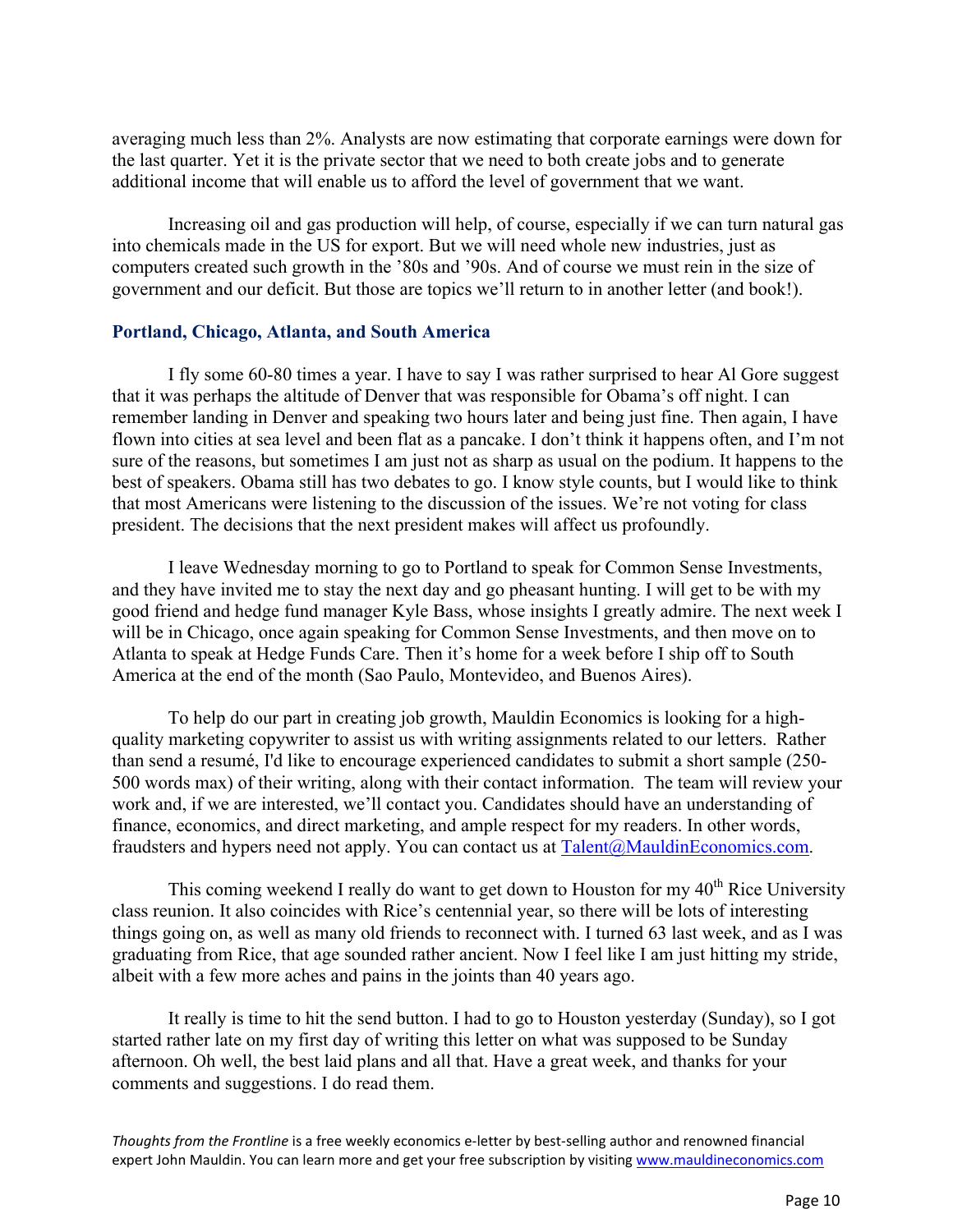Your looking forward to the next 40 analyst,

John Mauldin

# **Share Your Thoughts on This Article**

**Post a Comment** 

Send to a Friend | Print Article | View as PDF | Permissions/Reprints | Previous Article

*Thoughts From the Frontline* is a free weekly economic e-letter by best-selling author and renowned financial expert, John Mauldin. You can learn more and get your free subscription by visiting http://www.mauldineconomics.com.

Please write to subscribers@mauldineconomics.com to inform us of any reproductions, including when and where copy will be reproduced. You must keep the letter intact, from introduction to disclaimers. If you would like to quote brief portions only, please reference http://www.mauldineconomics.com.

To subscribe to John Mauldin's e-letter, please click here: http://www.mauldineconomics.com/subscribe/

To change your email address, please click here: http://www.mauldineconomics.com/change-address

If you would ALSO like changes applied to the Mauldin Circle e-letter, please include your old and new email address along with a note requesting the change for both e-letters and send your request to compliance@2000wave.com.

To unsubscribe, please refer to the bottom of the email.

*Thoughts From the Frontline* and JohnMauldin.com is not an offering for any investment. It represents only the opinions of John Mauldin and those that he interviews. Any views expressed are provided for information purposes only and should not be construed in any way as an offer, an endorsement, or inducement to invest and is not in any way a testimony of, or associated with, Mauldin's other firms. John Mauldin is the Chairman of Mauldin Economics, LLC. He also is the President of Millennium Wave Advisors, LLC (MWA) which is an investment advisory firm registered with multiple states, President and registered representative of Millennium Wave Securities, LLC, (MWS) member FINRA, SIPC. MWS is also a Commodity Pool Operator (CPO) and a Commodity Trading Advisor (CTA) registered with the CFTC, as well as an Introducing Broker (IB) and NFA Member. Millennium Wave Investments is a dba of MWA LLC and MWS LLC. This message may contain information that is confidential or privileged and is intended only for the individual or entity named above and does not constitute an offer for or advice about any alternative investment product. Such advice can only be made when accompanied by a prospectus or similar offering document. Past performance is not indicative of future performance. Please make sure to review important disclosures at the end of each article. Mauldin companies may have a marketing relationship with products and services mentioned in this letter for a fee.

Note: Joining the Mauldin Circle is not an offering for any investment. It represents only the opinions of John Mauldin and Millennium Wave Investments. It is intended solely for investors who have registered with Millennium Wave Investments and its partners at www.MauldinCircle.com or directly related websites. The Mauldin Circle may send out material that is provided on a confidential basis, and subscribers to the Mauldin Circle are not to send this letter to anyone other than their professional investment counselors. Investors should discuss any investment with their personal investment counsel. John Mauldin is the President of Millennium Wave Advisors, LLC (MWA), which is an investment advisory firm registered with multiple states. John Mauldin is a registered representative of Millennium Wave Securities, LLC, (MWS), an FINRA registered broker-dealer. MWS is also a Commodity Pool Operator (CPO)